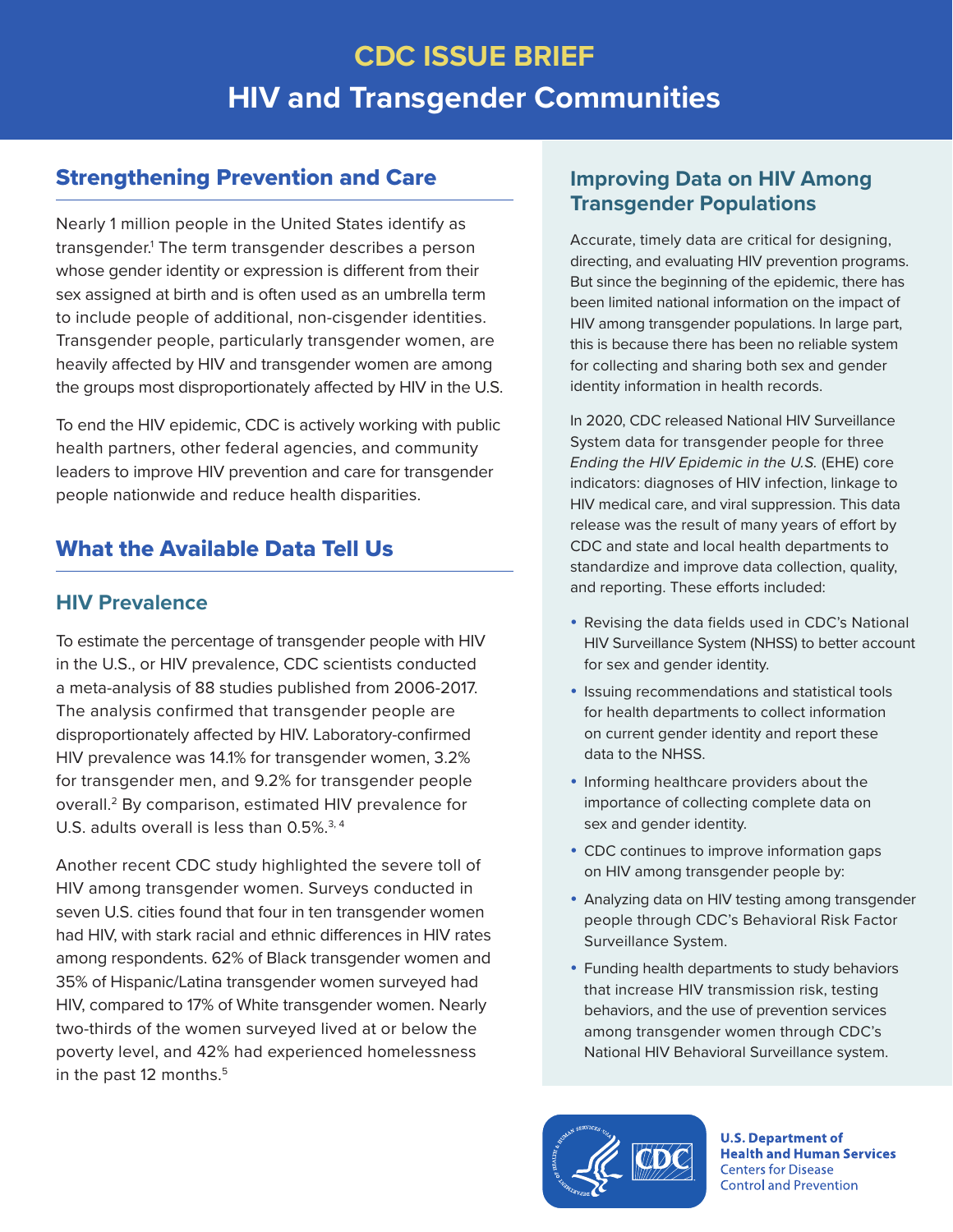## **HIV Diagnoses**

Since 2018, CDC has published national-level HIV diagnosis data by gender, which includes data for transgender people and people of additional gender identities. The most recent surveillance report found that HIV diagnoses among transgender adults and adolescents increased 9% in the U.S. and six dependent areas from 2015 to 2019.



In 2019, transgender people accounted for approximately 2% of HIV diagnoses among all adults and adolescents. The vast majority (93%) of HIV diagnoses among transgender people occurred among transgender women. Surveillance data from 2019 also show:

- 46% transgender women and 41% of transgender men who received an HIV diagnosis were African American
- 77% of transgender women and 91% of transgender men received an HIV diagnosis between the ages of 13 and 34
- 43% of transgender women and 41% of transgender men who received an HIV diagnosis lived in the Southern U.S.<sup>6</sup>

#### **Systemic Factors that Contribute to the HIV Epidemic Among Transgender People**

**• Many transgender people face stigma, discrimination, social rejection, and exclusion** that can prevent them from accessing health care, education, employment, and housing and can contribute to poor mental health outcomes. Transgender people also experience high rates of incarceration and violence. A recent CDC survey of high school students who identify as transgender found that in the year prior to the survey, 35% had been bullied at school and 35% had attempted suicide. These factors affect the health and wellbeing of transgender people, increasing the likelihood they may acquire  $H_1V^{7,8,9,10,11}$ 

| <b>KEY TERM</b>             | <b>DEFINITION</b>                                                                                                                                                                                         |
|-----------------------------|-----------------------------------------------------------------------------------------------------------------------------------------------------------------------------------------------------------|
| Gender<br><b>Expression</b> | A person's outward presentation of their gender (for example, how they act,<br>dress, speak, and behave). Gender expression does not necessarily correspond<br>to listed sex at birth or gender identity. |
| <b>Gender Identity</b>      | A person's internal understanding of their own gender (for example, being a<br>man/male, woman/female, both, neither, or another gender).                                                                 |
| <b>Transgender</b>          | Describes a person whose gender identity or expression is different from their<br>sex assigned at birth. Transgender is also used as an umbrella term to include<br>additional non cisgender identities.  |
| <b>Cisgender</b>            | Describes a person whose gender identity or expression is the same as their sex<br>assigned at birth (i.e., a person who is not transgender).                                                             |
| <b>Transphobia</b>          | Describes fear of, or discrimination against, transgender or gender-<br>nonconforming people, or people who are perceived to be transgender.                                                              |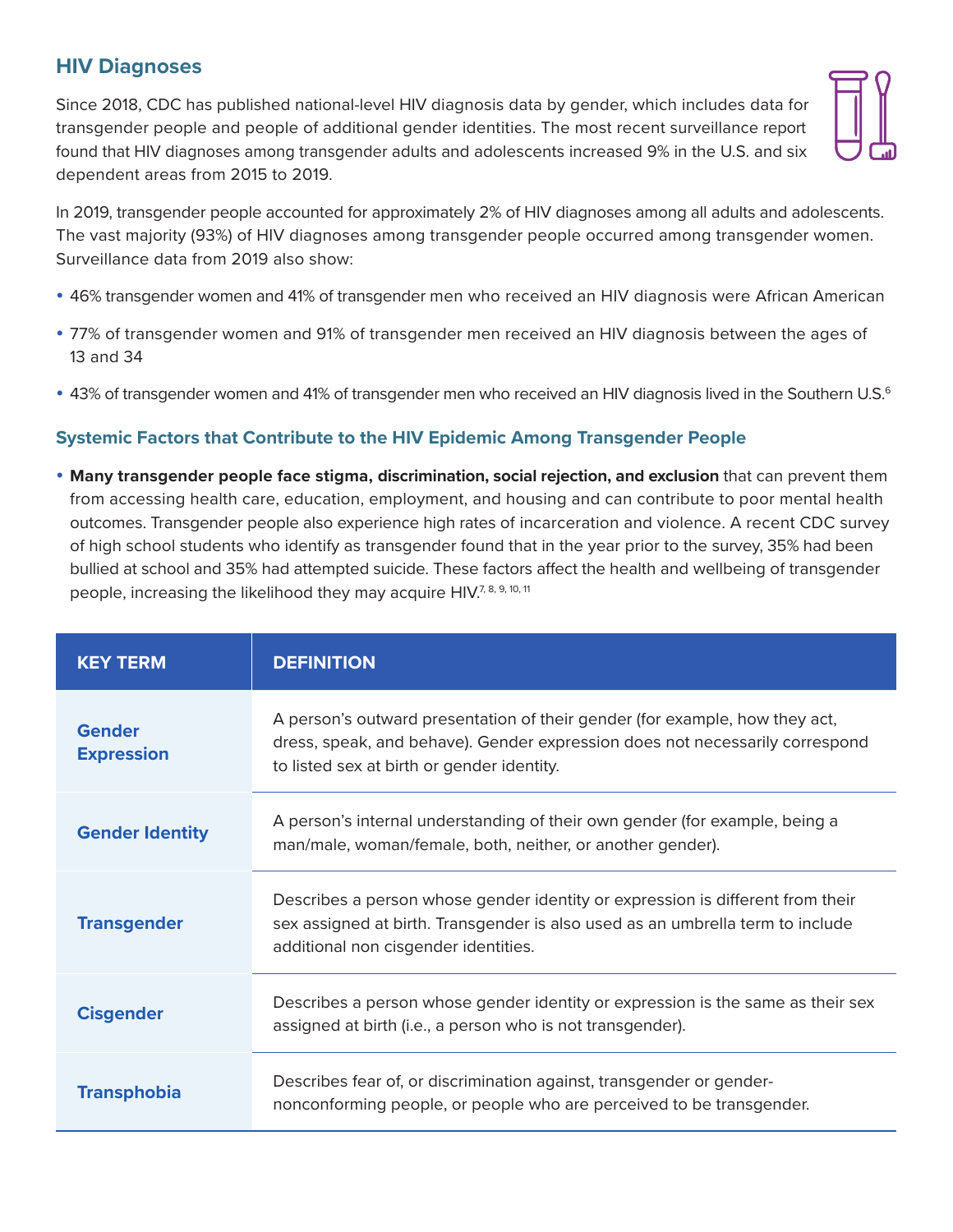- <span id="page-2-0"></span>**• Transgender people of color also face systemic racism,** which can lead to HIV disparities. One study found that young racial/ethnic minority transgender women were significantly more likely to experience discrimination than young White transgender women.<sup>12</sup> Other surveys have found that transgender people of color report higher rates of poverty, homelessness, and unemployment compared to White transgender people[.13, 14](#page-5-0) These factors can result in increased HIV transmission risk.
- $\cdot$  **Insensitivity to transgender-specific health needs** by providers, including disregard for a transgender person's gender identity, can be a significant barrier for transgender people with HIV seeking quality treatment and care services.<sup>15</sup> One study found that transgender youth were more likely to miss HIV care appointments if they were treated negatively because of their gender identity.<sup>16</sup> Another study found that unmet needs for gender affirmation, including surgical needs and not being on hormones, were significantly associated with HIV treatment interruptions.<sup>17</sup>
- **The effectiveness of HIV behavioral interventions, developed for other groups most affected by HIV and adapted for use with transgender people, is understudied.** According to a 2017 study, most existing interventions target behavior change among transgender women, with only one HIV prevention program evaluated for transgender men. Evidence-based multilevel interventions that address the structural, biomedical, and behavioral factors that increase HIV transmission risk among transgender populations, including transgender men, are needed to address disparities in HIV prevalence.<sup>18</sup>
- **Transgender people are not being sufficiently reached by pre-exposure prophylaxis (PrEP).**[19](#page-5-0) Studies have found that low uptake of PrEP among transgender women may be due to a range of factors, including medical mistrust due to experiences of transphobia, lack of transinclusive marketing, and concerns about drug interactions between hormones and PrEP.<sup>20, 21</sup>

#### **CDC's Support for Transgender-Specific HIV Prevention**

CDC is collaborating with many partners to intensify HIV prevention efforts for transgender people and build the base of evidence needed to improve programs and track progress.

#### **Delivering High-Impact Prevention**



Transgender people are a priority for CDC's core HIV prevention funding programs, including funding to state and local health departments and

community-based organizations (CBOs). CDC is providing 36 CBOs with focused funding of nearly \$14 million per year over five years to support HIV testing, linkage to care, and prevention services for transgender youth of color and young gay and bisexual men of color. CDC also funds a national network of capacity-building providers that help health departments and CBOs provide culturally relevant programs, services, and interventions for transgender people.

A new pilot program will fund CBOs to develop community-to-clinic health models to provide access to integrated status-neutral HIV prevention and care services, gender-affirming services that include access to OR referral to hormone therapy, and primary health care. The funding opportunity also supports linking transgender persons to services as needed for mental health and substance use disorder and other essential support services. These three elements working together will provide a supportive foundation that will lead to an increase by transgender persons to access HIV prevention and treatment services, decrease HIV transmission, and improve their overall health and wellbeing.

Through the *[Ending the HIV Epidemic in the U.S.](https://www.cdc.gov/endhiv/)* initiative, CDC supports efforts to advance health equity and overcome barriers to HIV prevention and treatment in the 57 areas of the country hardest hit by HIV. The initiative requires funded recipients to actively engage people with and affected by HIV in the design and implementation of localized HIV prevention activities. This effort includes the use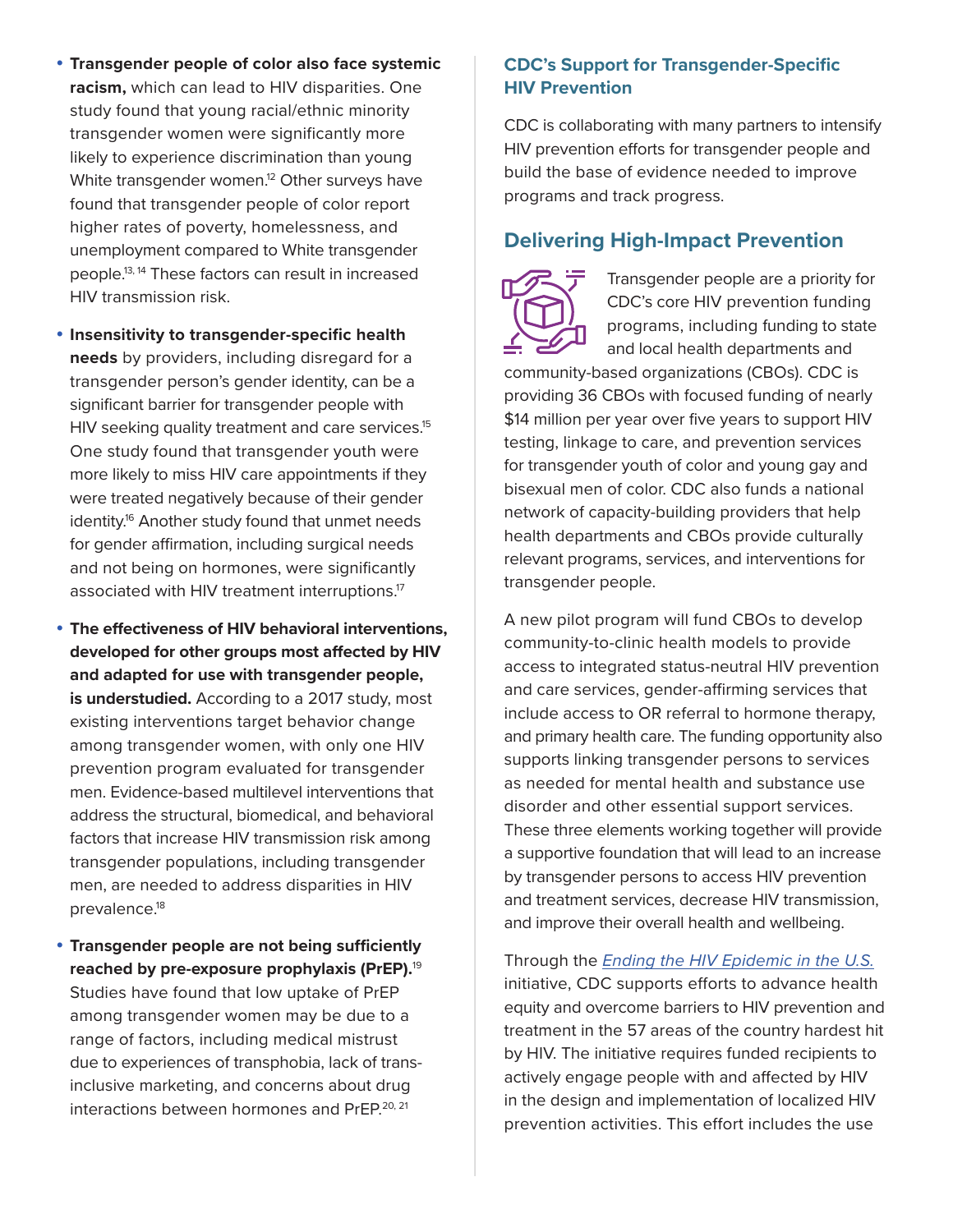or expansion of innovative community-tailored HIV testing and care strategies for transgender people.

CDC's *Together-TakeMeHome* self-testing pilot program is an internet-based program that successfully provided 100,000 free HIV test kits to anyone who requested one, with a focus on reaching Black and Latina transgender women, among other groups. Among transgender persons who ordered test kits, 24% of transgender women and 30% of transgender men reported never being tested for HIV.

Finally, as part of its [Transforming Health](https://www.cdc.gov/hiv/clinicians/transforming-health/index.html?CDC_AA_refVal=https%3A%2F%2Fwww.cdc.gov%2Factagainstaids%2Fcampaigns%2Ftransforminghealth%2Findex.html) resource, CDC offers educational materials for healthcare and social service providers to help them improve care for transgender people with HIV and make clinical environments more welcoming to transgender patients.

## **Advancing HIV Prevention Research**



While many prevention programs have been adapted for use with transgender populations, to date, few have been tested and proven effective. To address

this gap, CDC is working with partners to develop new prevention programs, adapt existing ones, and rigorously assess their impact on HIV transmission. For example:

- y As part of its *[Compendium of Evidence-Based](https://www.cdc.gov/hiv/research/interventionresearch/compendium/index.html)  [Interventions and Best Practices for HIV Prevention](https://www.cdc.gov/hiv/research/interventionresearch/compendium/index.html)*, CDC included the "Couples with HIV Intervention Program," which focuses on reducing behaviors that increase HIV transmission risk among transgender women and their primary cisgender male partners. The Compendium also includes "Link LA," a peernavigator intervention to improve linkage to and retention in HIV care among transgender women with HIV who are released from jail.
- CDC is supporting CBOs in Atlanta and Chicago to pilot [Transgender Women Involved in Strategies](https://www.cdc.gov/hiv/effective-interventions/treat/twist/index.html#:~:text=Transgender%20Women%20Involved%20in%20Strategies%20for%20Transformation%20(TWIST)%20is%20a,for%20at%20least%20three%20months.)  [for Transformation \(TWIST\),](https://www.cdc.gov/hiv/effective-interventions/treat/twist/index.html#:~:text=Transgender%20Women%20Involved%20in%20Strategies%20for%20Transformation%20(TWIST)%20is%20a,for%20at%20least%20three%20months.) a peer-led educational intervention that seeks to reduce behaviors that increase HIV transmission risk and sexually transmitted diseases among transgender

women with HIV. TWIST was developed in collaboration with transgender women and was adapted from an existing HIV intervention focused on cisgender women.

• CDC is studying two locally developed or adapted interventions that are designed to deliver a combination of HIV prevention and other support services to transgender people who have sex with men and other people who could benefit from prevention services. These interventions are a combination of mutually reinforcing biomedical, behavioral, and social/structural intervention components that together have the potential to reduce participants' likelihood of acquiring HIV.

### **Raising Awareness, Engaging Communities**



Evidence-based health marketing campaigns can help motivate people to know their level of risk, take actions to protect their health, and seek care

and treatment. CDC's *[Let's Stop HIV Together](https://www.cdc.gov/stophivtogether/index.html)* campaign provides and disseminates an extensive portfolio of campaign resources, including tailored resources for transgender audiences. *Let's Stop HIV Together* aims to empower communities, partners, and healthcare providers to promote testing, prevention, and treatment, as well as reduce HIV stigma. The campaign's [HIV Nexus](https://www.cdc.gov/hiv/clinicians/index.html) clinician portal includes the Transforming Health website featuring information and materials for health care providers, with the goal of reducing new HIV infections and improving the health of transgender people. The campaign is part of the national *[Ending the HIV](https://www.cdc.gov/endhiv/)  [Epidemic in the U.S.](https://www.cdc.gov/endhiv/)* initiative.

*Let's Stop HIV Together* engages groups most burdened by HIV and has strong partnerships, including with organizations, individual ambassadors, and influencers representing transgender communities. CDC also supports [National Transgender HIV Testing](https://www.cdc.gov/hiv/library/awareness/nthtd.html)  [Day](https://www.cdc.gov/hiv/library/awareness/nthtd.html) each June by engaging in partnership activities and disseminating materials and messages for transgender audiences and for clinicians serving transgender patients.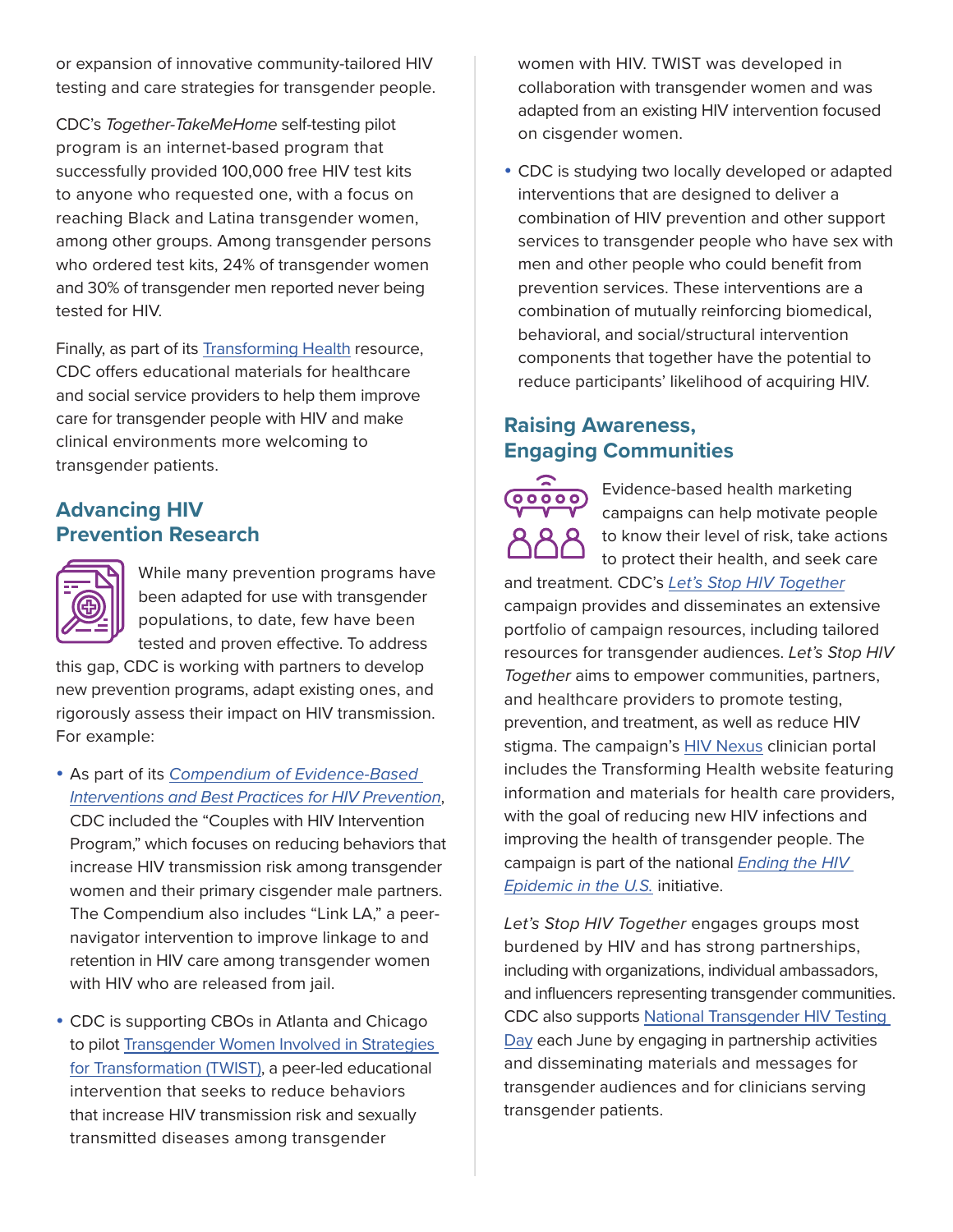#### **Need for Collective Action**

Despite significant challenges, there is much that can be done now to address key gaps in HIV prevention and care for transgender people. CDC plays a critical role, and action is also needed from many other partners:

- **Federal health agencies** can promote genderaffirming and status-neutral approaches to HIV prevention and care that consider the needs of the whole-person ahead of their HIV status – and provide guidance to state and local health departments with best practices for implementation. They can collect data on gender identity and include transgender people and people of other gender identities in federal decision-making and advisory committees. Agencies can also develop funding opportunities focused on reducing stigma and improving HIV prevention and care programs for transgender people.
- **State and local health departments** can continue to improve data on HIV among transgender people by collecting, compiling, and reporting data on sex and gender identity and training providers and organizations on how to collect and report such data. They can also fund local programs focused on eliminating stigma and improving access to HIV prevention and care for transgender people.
- y **Healthcare providers and community-based organizations** can use a status-neutral framework to provide culturally informed, comprehensive HIV care for transgender people. This framework includes educating patients about effective prevention methods like PrEP; creating linkages to appropriate support services so transgender people with HIV can stay engaged in care and become virally suppressed; and providing tailored care that also addresses other transgenderspecific health needs.
- **Elected and community leaders** can advocate for policies that support the health and wellbeing of transgender people and work with their communities to reduce HIV-related stigma.
- **Researchers and their institutions** can conduct additional research to expand the body of evidence on effective strategies to reduce HIV infections and improve HIV and other health outcomes for transgender people.

There is great potential to address the HIV prevention and health care needs of transgender people. CDC will continue working with partners and the community to ensure that transgender people can access the HIV prevention and care services they need to live long, healthy lives.